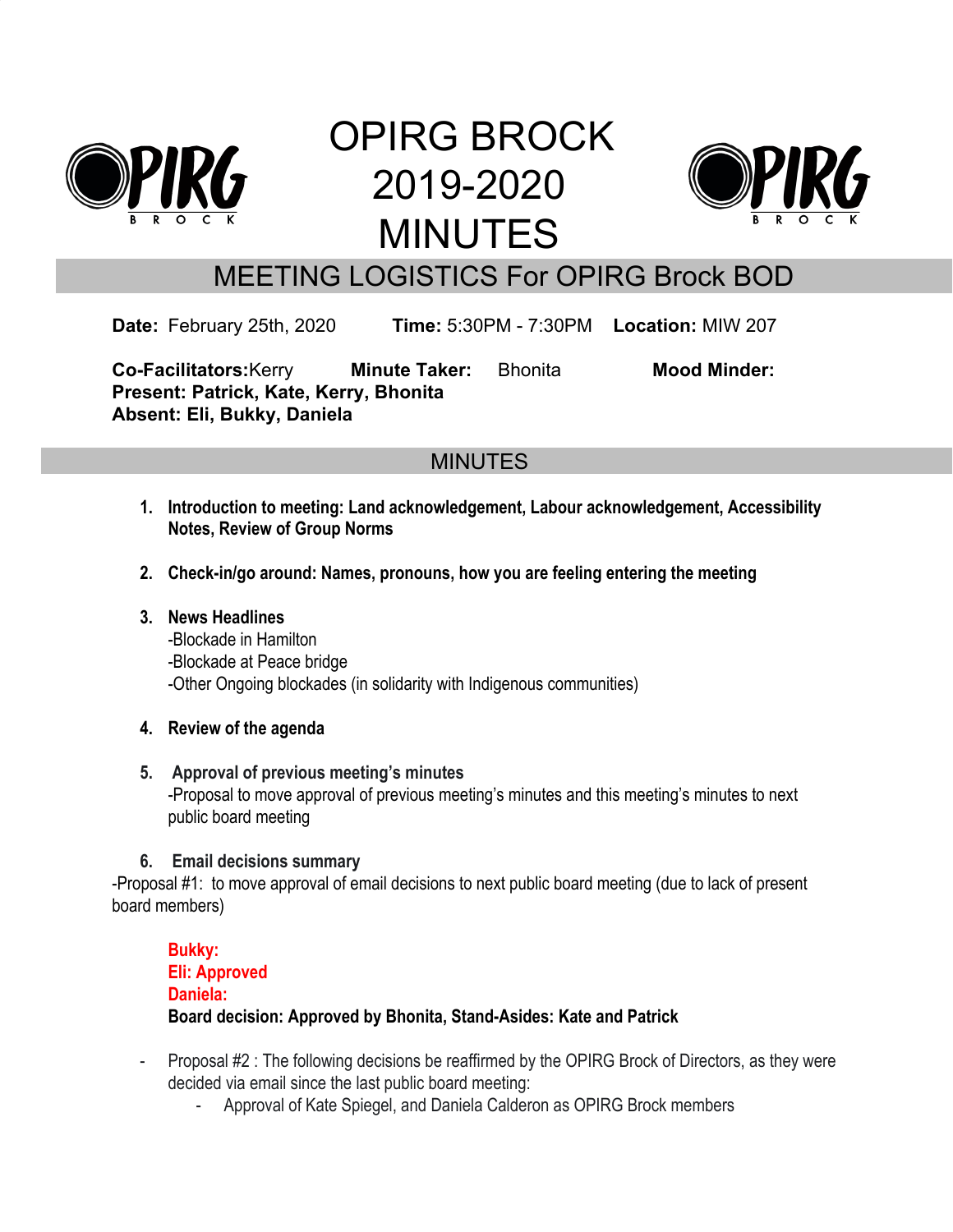- Approved via email 'Requires Reply: New OPIRG Memberships Approvals' on February 3, 2020
- Appointed of Patrick Clohessy to the OPIRG Brock Board of Directors
	- Approved via email 'Requires Reply: Proposal for new board member Kate Spiegel' on February 7, 2020
- Appointed of Kate Spiegel to the OPIRG Brock Board of Directors
	- Approved via email 'Requires Reply: Proposal for new board member Kate Spiegel' on February 7, 2020
- Appointed of Daniela Calderon to the OPIRG Brock Board of Directors
	- Approved via email 'Requires Reply: Proposal for new board member Daniela Calderon' on February 7, 2020

#### **Bukky: Eli: Approved Daniela: Board decision: Approved by Bhonita, Stand-Asides: Kate and Patrick**

# **7. Community Opt-Ins**

Proposal: The OPIRG Brock Board of Directors approves the new members, with memberships effective until December 31, 2020:

- Adrianna Cervoni **Bukky: Eli: Approved Daniela: Board decision: Approved by Bhonita, Patrick, Kate**
- June-Etta Chenard **Bukky: Eli: Approved Daniela: Board decision: Approved by Bhonita, Patrick, Kate**
- Ethell Muhumuza **Bukky: Eli: Approved Daniela: Board decision: Approved by Bhonita, Patrick, Kate**
- Trinity Lamb **Bukky: Eli: Approved Daniela: Board decision: Requires a follow up email**
- Kostyn Petrunick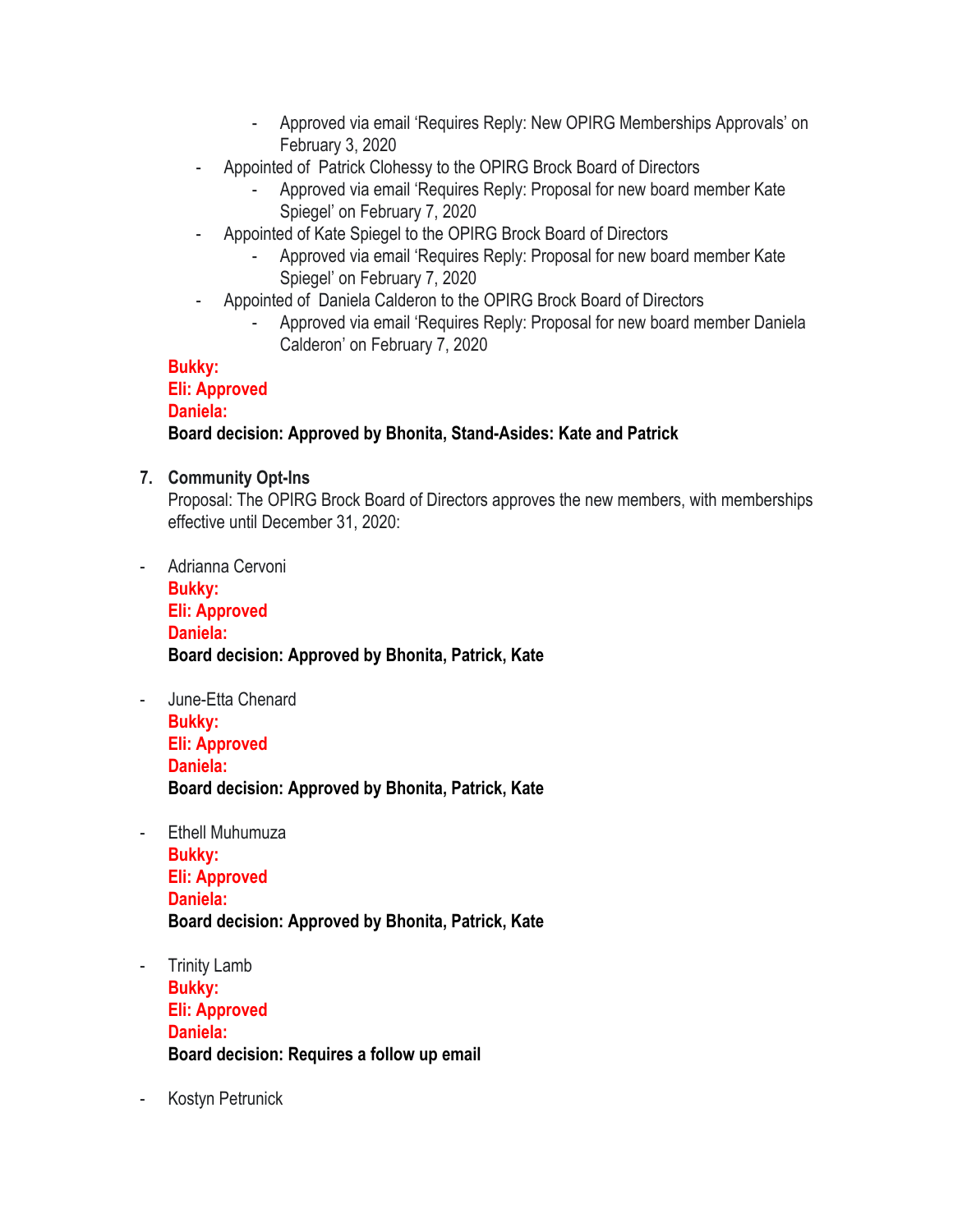#### **Board Decision: Approved- Consensus**

- Justin Blake **Bukky: Eli: Approved Daniela: Board decision: Approved by Bhonita, Patrick, Kate**
- Mary-Beth Raddon **Bukky: Eli: Approved Daniela: Board decision: Approved by Bhonita, Patrick, Kate**
- Harleen Sandhu **Bukky: Eli: Approved Daniela: Board decision: Approved by Bhonita, Patrick, Kate**
- Karen Williams **Bukky: Eli: Approved Daniela: Board decision: Approved by Bhonita, Patrick, Kate**
- Karen Orlandi **Bukky: Eli: Approved Daniela: Board decision: Approved by Bhonita, Patrick, Kate**
- Proposal: The following groups be approved as Action Groups (as per signing up on Patreon), and be followed up with to establish a clear Action Group process

1) Niagara Reproductive Justice **Bukky: Eli: Approved Daniela: Board decision: Approved by Bhonita, Stand-Aside: Patrick, Kate**

2) Niagara Anarchist Reading Group **Bukky: Eli: Approved Daniela:**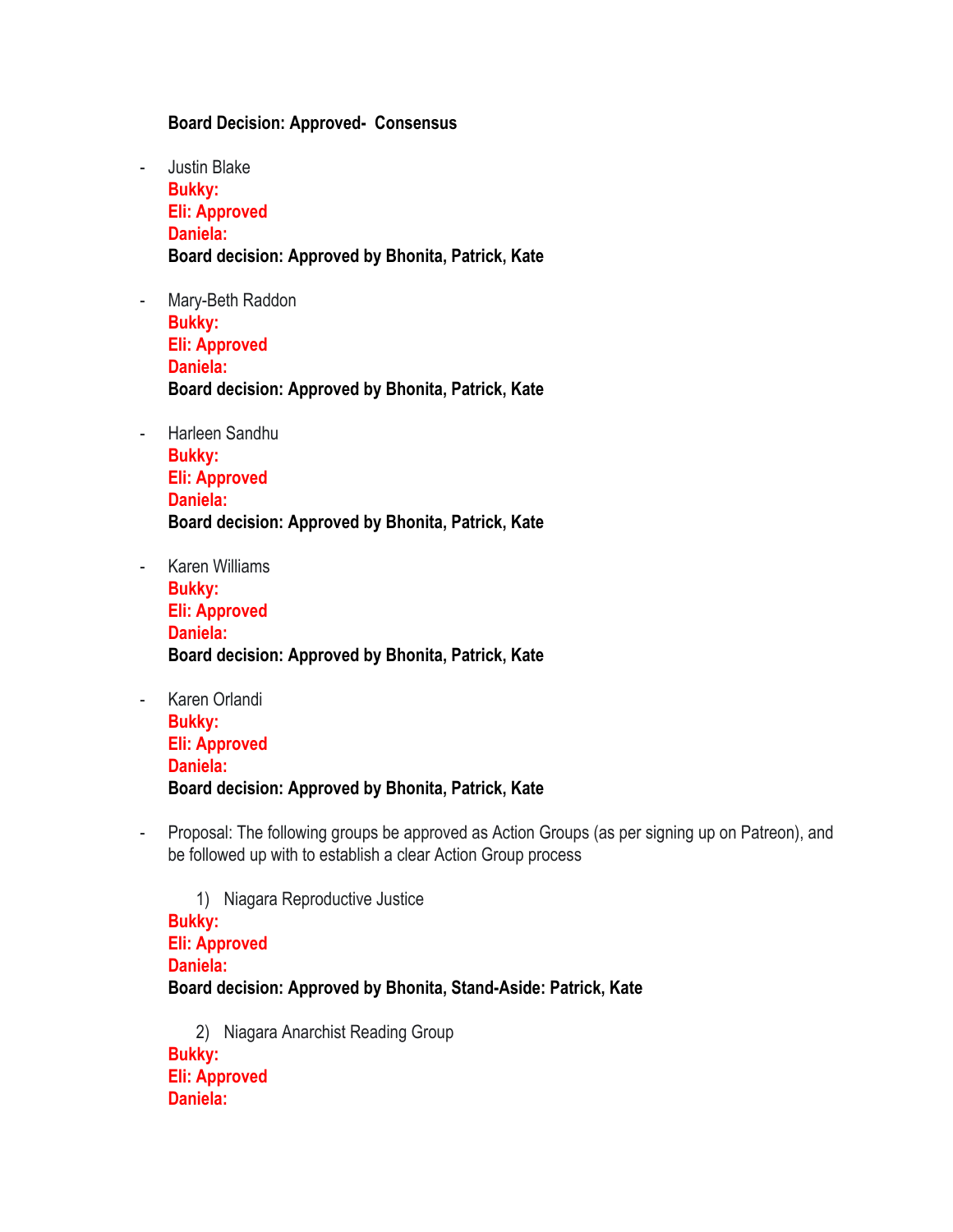#### **Board decision: Approved by Bhonita, Kate Stand-Aside: Patrick**

- Proposal: OPIRG Brock Board of Directors formally accepts the resignation of Winnie Murombedzi, effective January 25, 2020

| <b>Bukky:</b>                                      |  |
|----------------------------------------------------|--|
| Eli: Approved                                      |  |
| Daniela: approved                                  |  |
| Board decision: Approved by Bhonita, Patrick, Kate |  |

#### **8. Board reports**

#### **Bhonita:**

- Ongoing accountability process and went to talk to lawyer
- Will send a follow up to the lawyer
- Sent an update to past staff
- Went to PBM
	- Has Insurance
	- Became Treasurer of the Provincial Board
	- Situation at York
- Planning on doing the What's Cool Niagara for the Free Store
- Sent McMaster a copy of our referendum reports as a support

#### **Patrick:**

-helped to oganize KOBA meeting

-followed up with kostyn and Steph p. Who weren't able to make the meeting, introduced contact with Claire for follow up

#### **Kate:**

-went to KOBA meeting, and took minutes

#### **Eli:**

- **- Free Store volunteered for the Freestore event at the International Students Centre**
- **- Meeting for Marilynn Walker Fundraiser Market**
- **- Attended Film House event**

#### **- Meeting for KOBA**

- **Things I did not complete:**
- **- KOBA –I had a meeting before Reading Week but have not completed the required tasks.**
- **- Task: Eli Board portfolios.**
- **- Task: KOBA contact businesses to sponsor tables.**
- **- Task: Market. I work 12-5pm and will not be available.**
- **- Task: Board training.**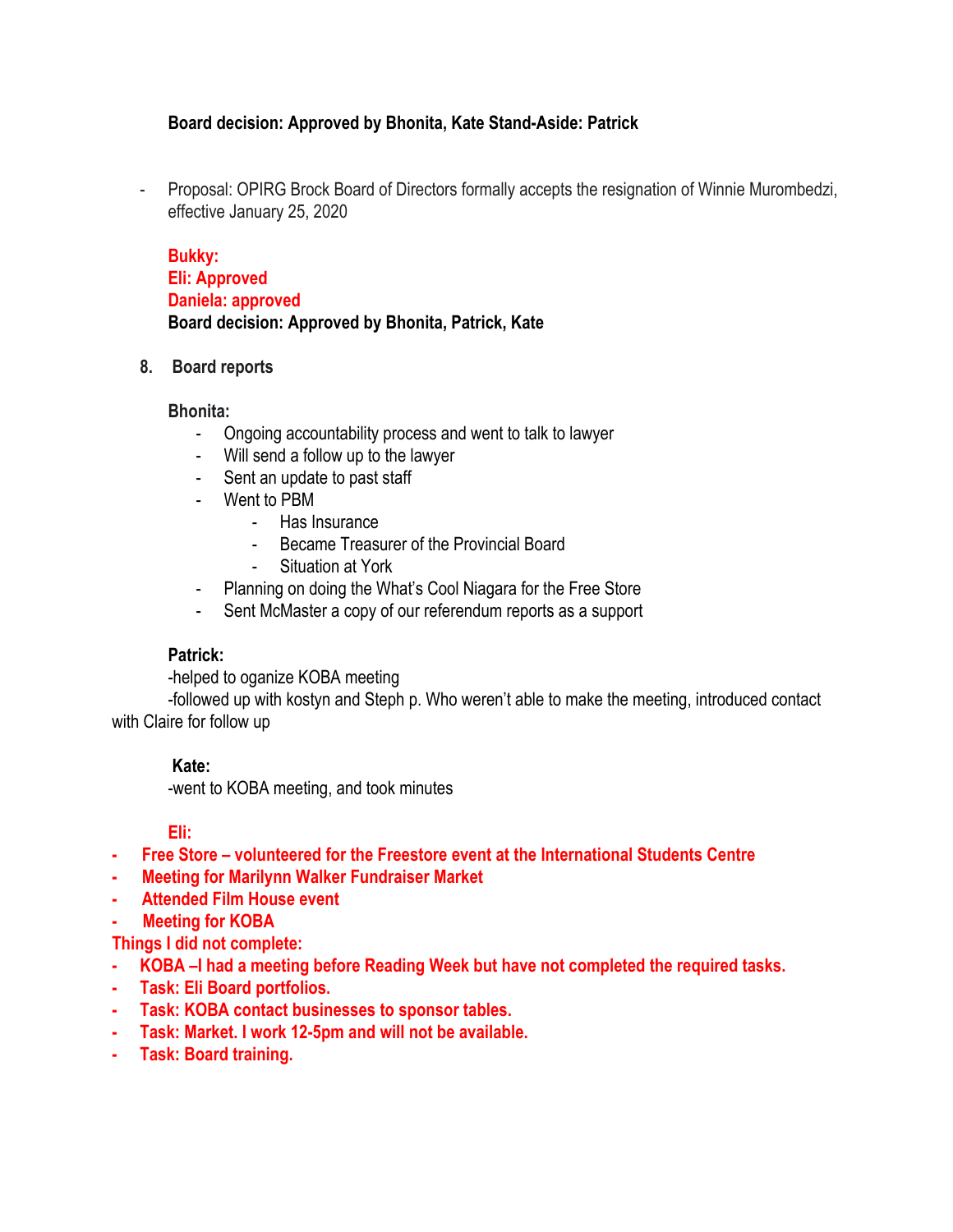# **Bukky:**

#### **9. Staff reports**

- Worked on ontario skills catalyst grant, but issues with portal. Decision to not apply to grant.
- Worked on Niagara skills network (grant, meetings, emails)
- Updating finances
- Fundraising planning
- Free store went well (chloe wants to do dual event where people drop off items as well)
- Environmental consultant opportunity
- Attended provincial Board Meeting (legal, york situation, drafted emails)
- community discount card marketing
- Met with Robyn and Madeleine about coming out monologues

#### **10. Committee Updates, Feedback, Goals, & Proposals**

Finance:

#### **\*See budget handout**

- Financial Decisions update

-Board previously approved \$10,000 for audit but now it is quoted at \$15,000 by bookkeeper

Proposal: Approve spending a maximum of \$15,000 on audit (we do have the \$, see budget handout)

# **Bukky: Eli: Appoved. Daniela: Board decision: Approved by Bhonita, Patrick, Kate**

- Bank account update

#### -\$36,000

-AGM budget and costs need to be included in unexpected costs section (possible proposal next meeting with proposed budget)

- Fundraising Report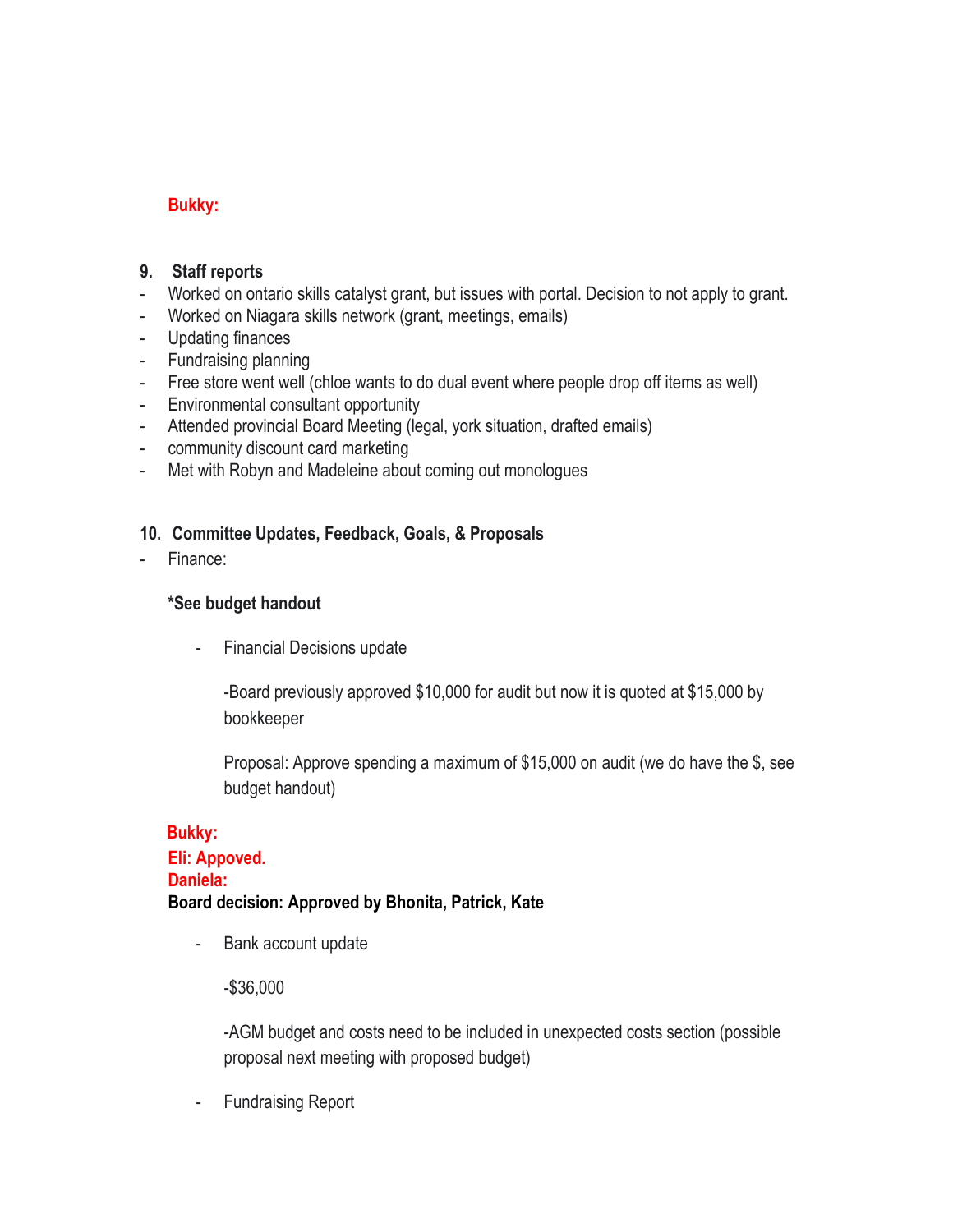-cheques made out to OPIRG (figure out what to do with these?)

-Get up to date with Patreon supporters receiving their perks

-Made around \$2200

- Income Report/ Timeline (includes grants updates)
- KOBA Update

-Fredonia Grant and Rankin Construction (possible funding)

- Feedback/ planning

-If we don't get CUPE funding and pay kerry for march, we will be in the RED

**Communications** 

-Done by kerry and one of the placement students

-possibly Daniela in the future?

- Accountability
	- Background given on accountability case

- Waiting for lawyer to send draft (with gag clause), will email involved parties when draft is received to review and set up signing date/process

**PROPOSAL** brought forward by Patrick: To increase board meetings to twice a month instead of once a month.

**Bukky: Eli: Stand aside Daniela: Board decision: Approved by Bhonita, Patrick, Kate**

#### **11. Items brought forward:**

- **-** Programming Updates
	- The Coming Out Monologues
	- Free Store
	- Anti Oppression Workshop Facilitators
	- Lunch & Learns with Start Me Up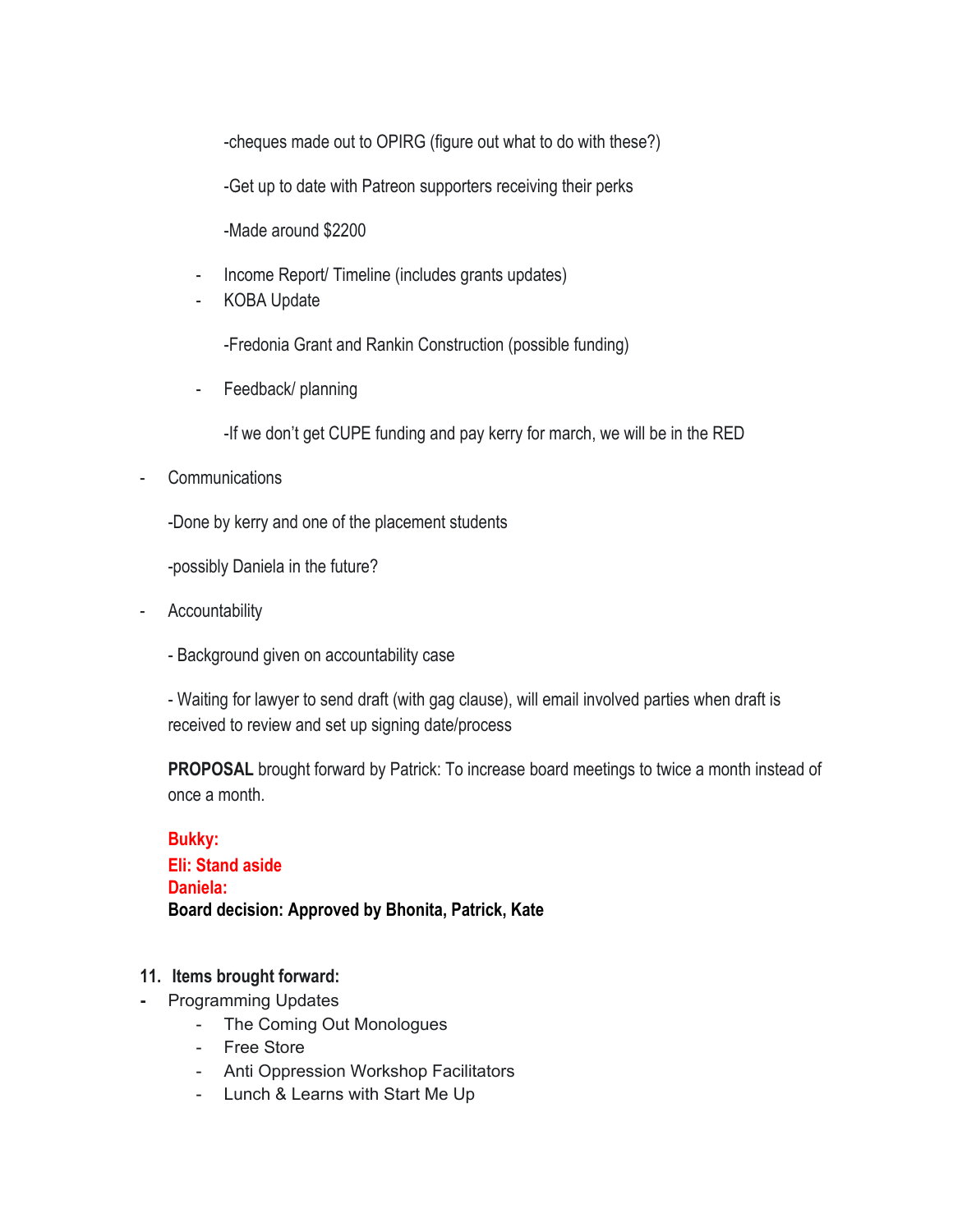- Niagara Social Justice Coalition: Board Member needed
- Future grants & programs
	- Niagara Skills Network
	- Free Store
- Election of Official Officers (President, Vice President, Secretary, Treasurer)
- Board Portfolios/ Roles + Committee Sign-up
	- **Patrick helping Eli with Facilitator**
	- **- Kate and Daniela to work on communications together**
	- **- Kate take on treasurer role in the interim**

**PROPOSAL:** Kate to be appointed Board Treasurer

#### **Bukky:**

# **Eli: Approve Daniela: Board decision: Approved by Bhonita, Patrick Stand-Aside: Kate**

**PROPOSAL:** To move item 11 and 12 to next meeting

# **Bukky: Eli: Stand aside Daniela: Board decision: Approved by Bhonita, Patrick, Kate**

#### **12. New Items:**

- Meeting dates
	- Board Meetings
	- AGM
- Slack
- Provincial Proposals
	- 4% Provincial Rate
	- Zina's pay
	- Money on mediation with York
- Fundraiser Market Proposal
- Freedonia Grant Proposal
- CUPE Money Proposal
- KOBA Proposals
	- Fundraising goals
	- Niagara Skills Network
	- Space